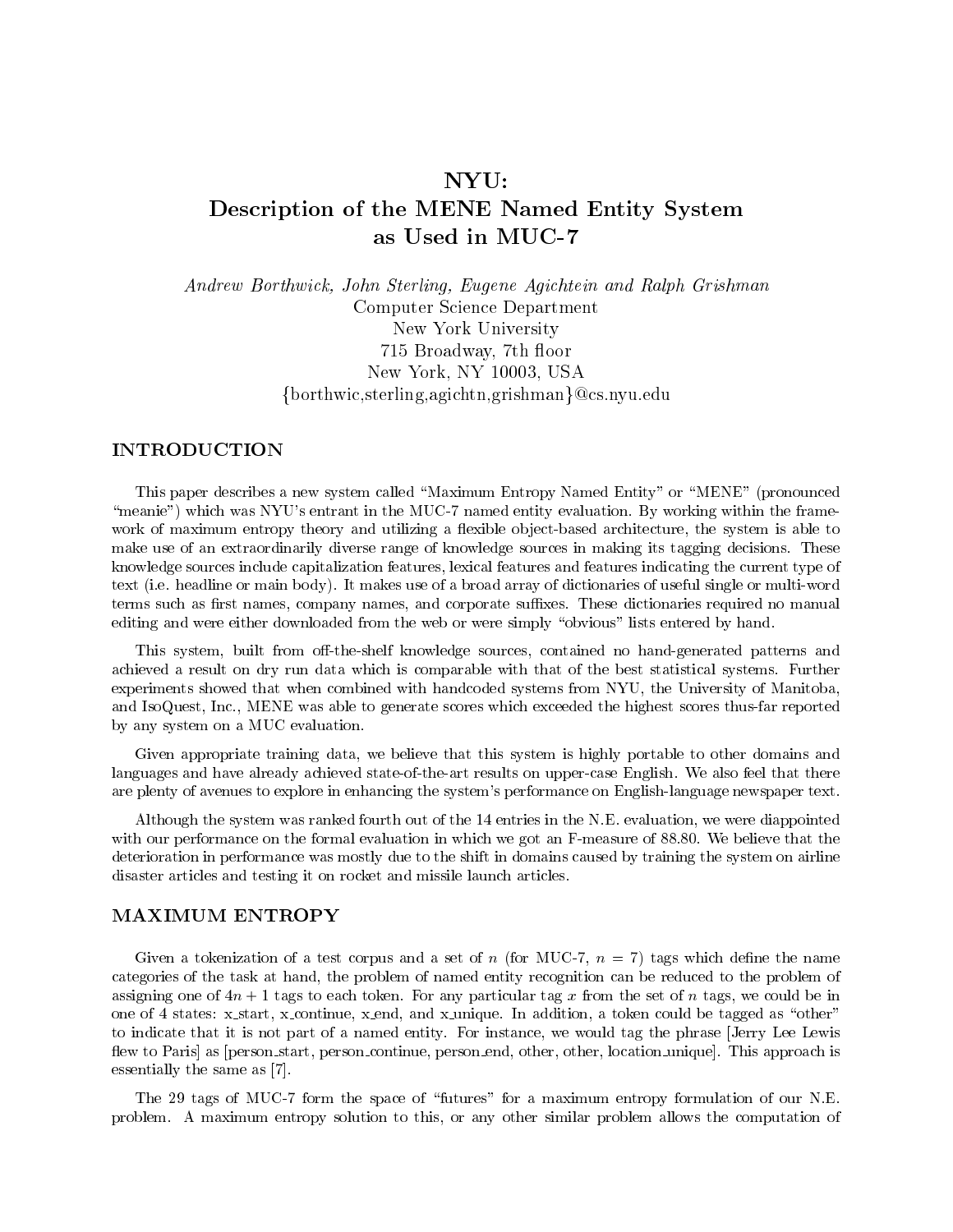$p(f|h)$  for any f from the space of possible futures, F, for every h from the space of possible histories, H. A "history" in maximum entropy is all of the conditioning data which enables you to make a decision among the space of futures. In the named entity problem, this could be broadly viewed as all information derivable from the test corpus relative to the current token (i.e. the token whose tag you are trying to determine).

The computation of  $p(f|h)$  in M.E. is dependent on a set of binary-valued "features" which, hopefully, are helpful in making a prediction about the future. For instance, one of our features is

$$
g(h, f) = \left\{ \begin{array}{rcl} 1 & \text{if current\_token\_capitalized(h)} = \\ 0 & \text{if the and } f = \text{location\_start} \\ 0 & \text{else} \end{array} \right\} \tag{1}
$$

Given a set of features and some training data, the maximum entropy estimation process produces a model in which every feature gi has associated with it <sup>a</sup> parameter i . This allows us to compute the conditional probability by combining the parameters multiplicatively as follows:

$$
P(f|h) = \frac{\prod_{i} \alpha_i^{g_i(h,f)}}{Z_{\alpha}(h)}
$$
\n(2)

$$
Z_{\alpha}(h) = \sum_{f} \prod_{i} \alpha_i^{g_i(h,f)} \tag{3}
$$

The maximum entropy entropy estimation technique guarantees that for every feature given  $\mathcal{H}^{\mathbf{p}}$ according to the M.E. model will expect with the empirical expectation of given  $\mathcal{M}$  in the training corpus. The training corpus of given  $\mathcal{M}$ 

More complete discussions of M.E., including a description of the M.E. estimation procedure and references to some of the many new computational linguistics systems which are successfully using M.E. can be found in the following useful introduction: [5]. As many authors have remarked, though, the key thing about M.E. is that it allows the modeler to concentrate on finding the features that characterize the problem while letting the M.E. estimation routine worry about assigning relative weights to the features.

#### **SYSTEM ARCHITECTURE**

MENE consists of a set of  $C++$  and Perl modules which forms a wrapper around an M.E. toolkit [6] which computes the values of the alpha parameters of equation 2 from a pair of training files created by MENE. MENE's flexibility is due to the fact that it can incorporate just about any binary-valued feature which is a function of the history and future of the current token. In the following sections, we will discuss each of MENE's feature classes in turn.

#### Binary Features

While all of MENE's features have binary-valued output, the "binary" features are features whose "history" can be considered to be either on or off for a given token. Examples are "the token begins with a capitalized letter" or "the token is a four-digit number". The binary features which MENE uses are very similar to those used in BBN's Nymble system [1]. Figure 1 gives an example of a binary feature.

### Lexical Features

To create a lexical history, the tokens at  $w_{-2} \ldots w_2$  (where the current token is denoted as  $w_0$ ) are compared with the vocabulary and their vocabulary indices are recorded.

$$
g(h,f) = \left\{ \begin{array}{rcl} 1 & \text{if Lexical-View}(token_{-1}(h)) = \text{``Mr''} \text{ and } f = \text{per-} \\ 0 & \text{else} \end{array} \right\} \tag{4}
$$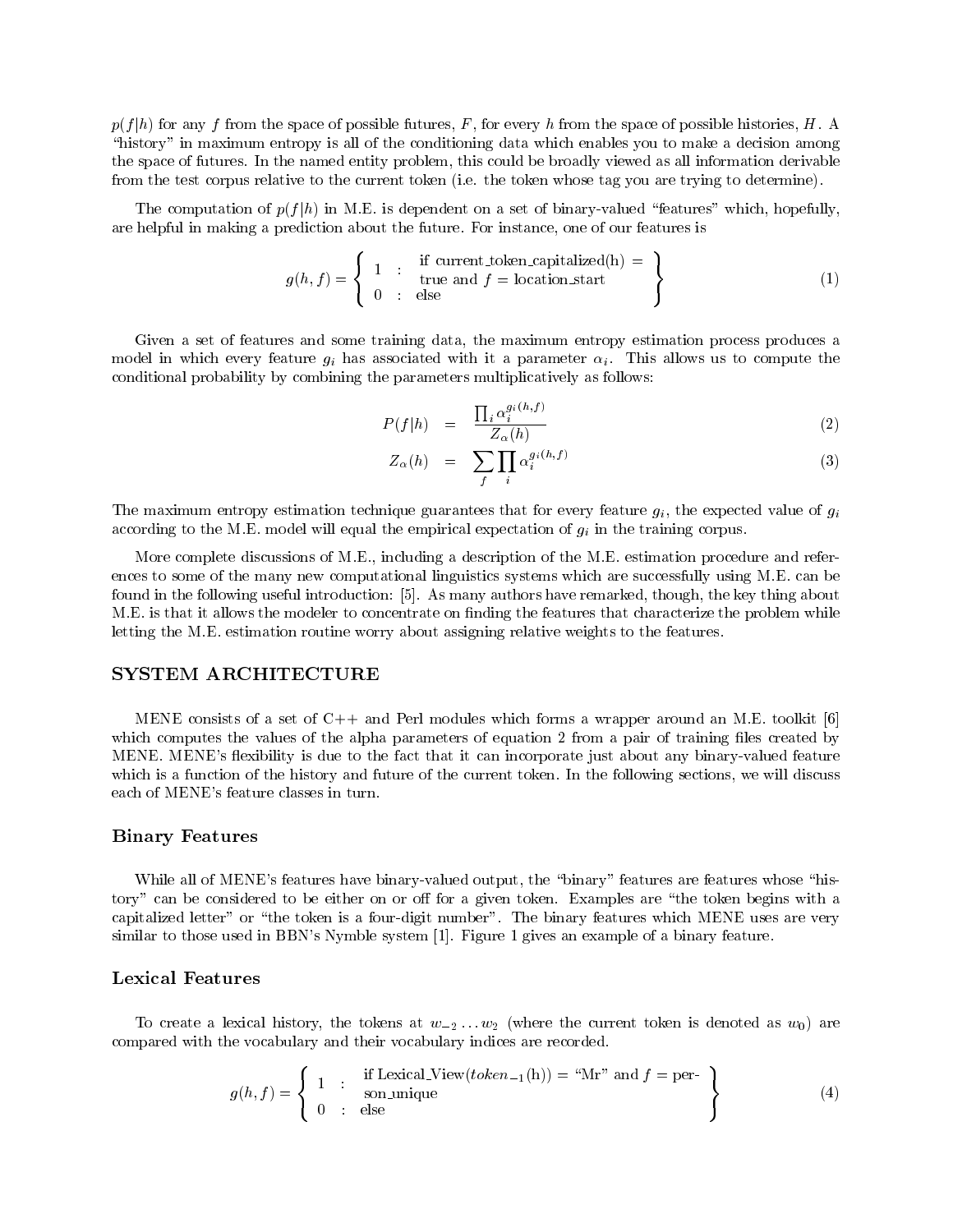Correctly predicts: Mr Jones

A more subtle feature picked up by MENE: preceding word is "to" and future is "location unique". Given the domain of the MUC-7 training data, "to" is a weak indicator, but a real one. This is an example of a feature which MENE can make use of but which the constructor of a hand-coded system would probably regard as too risky to incorporate. This feature, in conjunction with other weak features, can allow MENE to pick up names that other systems might miss.

The bulk of MENE's power comes from these lexical features. A version of the system which stripped out all features other than section and lexical features achieved a dry run F-score of 88.13. This is very encouraging because these features are completely portable to new domains since they are acquired with absolutely no human intervention or reference to external knowledge sources.

#### **Section Features**

MENE has features which make predictions based on the current section of the article, like "Date", "Preamble", and "Text". Since section features fire on every token in a given section, they have very low precision, but they play a key role by establishing the background probability of the occurrence of the different futures. For instance, in NYU's evaluation system, the alpha value assigned to the feature which predicts "other" given a current section of "main body of text" is 7.9 times stronger than the feature which predicts "person unique" in the same section. Thus the system predicts "other" by default.

# Dictionary Features

Multi-word dictionaries are an important element of MENE. A pre-processing step summarizes the information in the dictionary on a token-by-token basis by assigning to every token one of the following five tags for each dictionary: start, continue, end, unique, other. I.e. if \British Airways" was in our dictionary, a dictionary feature would see the phrase "on British Airways Flight 962" as "other, start, end, other, other". The following table lists the dictionaries used by MENE in the MUC-7 evaluation:

| Dictionary                   | Number     | Data Source                  | Examples                    |
|------------------------------|------------|------------------------------|-----------------------------|
|                              | of Entries |                              |                             |
| first names                  | 1245       | www.babyname.com             | John, Julie, April          |
| corporate names              | 10300      | www.marketguide.com          | Exxon Corporation           |
| corporate names              | 10300      | "corporate names" processed  | Exxon                       |
| without suffixes             |            | through a perl script        |                             |
| colleges and universities    | 1225       | http://www.utexas.edu/world/ | New York University;        |
|                              |            | univ/alpha/                  | Oberlin College             |
| Corporate Suffixes           | 244        | Tipster resource             | Inc.; Incorporated; AG      |
| Dates and times              | 51         | Hand Entered                 | Wednesday, April, EST, a.m. |
| 2-letter State Abbreviations | 50         | www.usps.gov                 | NY, CA                      |
| World Regions                | 14         | www.yahoo.com                | Africa, Pacific Rim         |

### Table 1: Dictionaries used in MENE

Note that we don't have to worry about words appearing in the dictionary which are commonly used in another sense. I.e. we can leave dangerous-looking names like "Storm" in the first-name dictionary because whenever the first-name feature fires on Storm, the lexical feature for Storm will also fire and, assuming that the use of Storm as "other" exceeded the use of Storm as person\_start, we can expect that the lexical feature will have a high enough alpha value to outweigh the dictionary feature.

# External Systems Features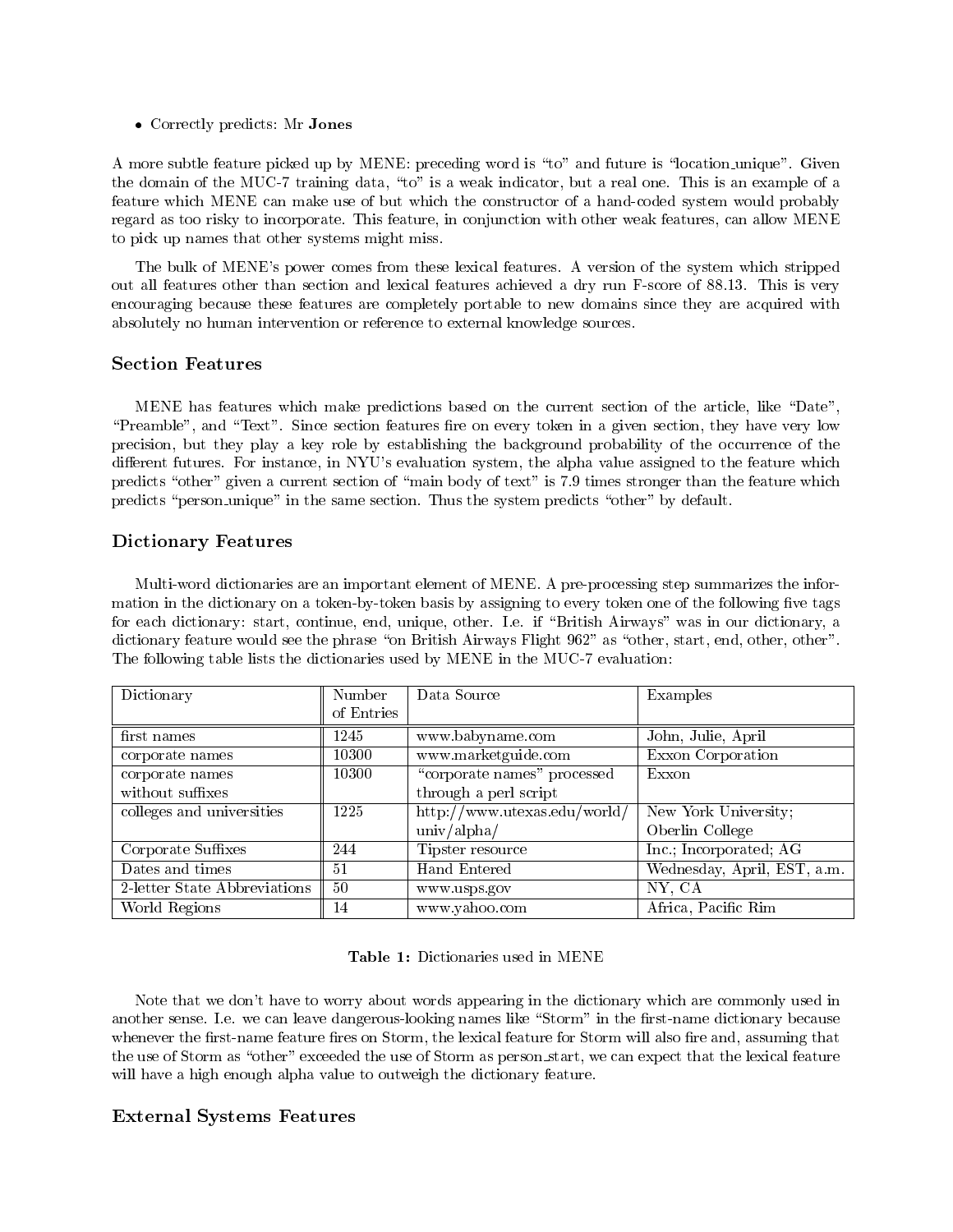For NYU's official entry in the MUC-7 evaluation, MENE took in the output of a significantly enhanced version of the traditional, hand-coded \Proteus" named-entity tagger which we entered in MUC-6 [2]. In addition, subsequent to the evaluation, the University of Manitoba [4] and IsoQuest, Inc. [3] shared with us the outputs of their systems on our training corpora as well as on various test corpora. The output sent to us was the standard MUC-7 output, so our collaborators didn't have to do any special processing for us. These systems were incorporated into MENE by a fairly simple process of token alignment which resulted in the "futures" produced by the three external systems become three different "histories" for MENE. The external system features can query this data in a window of  $w_{-1} \ldots w_1$  around the current token.

$$
g(h, f) = \left\{ \begin{array}{rcl} 1 & \text{if} & \text{Proteus}\text{-}System\text{-}Future(token_0(h)) & = & \text{``per-} \\ 0 & \text{:} & \text{else} \end{array} \right\} \tag{5}
$$

• Correctly predicts: Richard M. Nixon, in a case where Proteus has correctly tagged "Richard".

It is important to note that MENE has features which predict a different future than the future predicted by the external system. This can be seen as the process by which MENE learns the errors which the external system is likely to make. An example of this is that on the evaluation system the feature which predicted person unique given a tag of person unique by Proteus had only a 76% higher weight than the feature which predicted person\_start given person\_unique. In other words, Proteus had a tendency to chop off multi-word names at the first word. MENE learned this and made it easy to override Proteus in this way. Given proper training data, MENE can pinpoint and selectively correct the weaknesses of a handcoded system.

# FEATURE SELECTION

Features are chosen by a very simple method. All possible features from the classes we want included in our model are put into a "feature pool". For instance, if we want lexical features in our model which activate on a range of  $token_{-2} \dots token_{2}$ , our vocabulary has a size of V, and we have 29 futures, we will add  $(5 \cdot (V + 1) \cdot 29)$  lexical features to the pool. The V + 1 term comes from the fact that we include all words in the vocabulary plus the unknown word. From this pool, we then select all features which fire at least three times on the training corpus. Note that this algorithm is entirely free of human intervention. Once the modeler has selected the classes of features, MENE will both select all the relevant features and train the features to have the proper weightings.

# DECODING

After having trained the features of an M.E. model and assigned the proper weight (alpha values) to each of the features, decoding (i.e. \marking up") a new piece of text is a fairly simple process of tokenizing the text and doing various preprocessing steps like looking up words in the dictionaries. Then for each token we check each feature to whether if fires and combine the alpha values of the firing features according to equation 2. Finally, we run a viterbi search to find the highest probability path through the lattice of conditional probabilities which doesn't produce any invalid tag sequences (for instance we can't produce the sequence [person start, location end]). Further details on the viterbi search can be found in [7].

# **RESULTS**

MENE's maximum entropy training algorithm gives it reasonable performance with moderate-sized training corpora or few information sources, while allowing it to really shine when more training data and information sources are added. Table 2 shows MENE's performance on the within-domain corpus from MUC-7's dry run as well as the out-of-domain data from MUC-7's formal run. All systems shown were trained on 350 aviation disaster articles (this training corpus consisted of about 270,000 words, which our system turned into 321,000 tokens).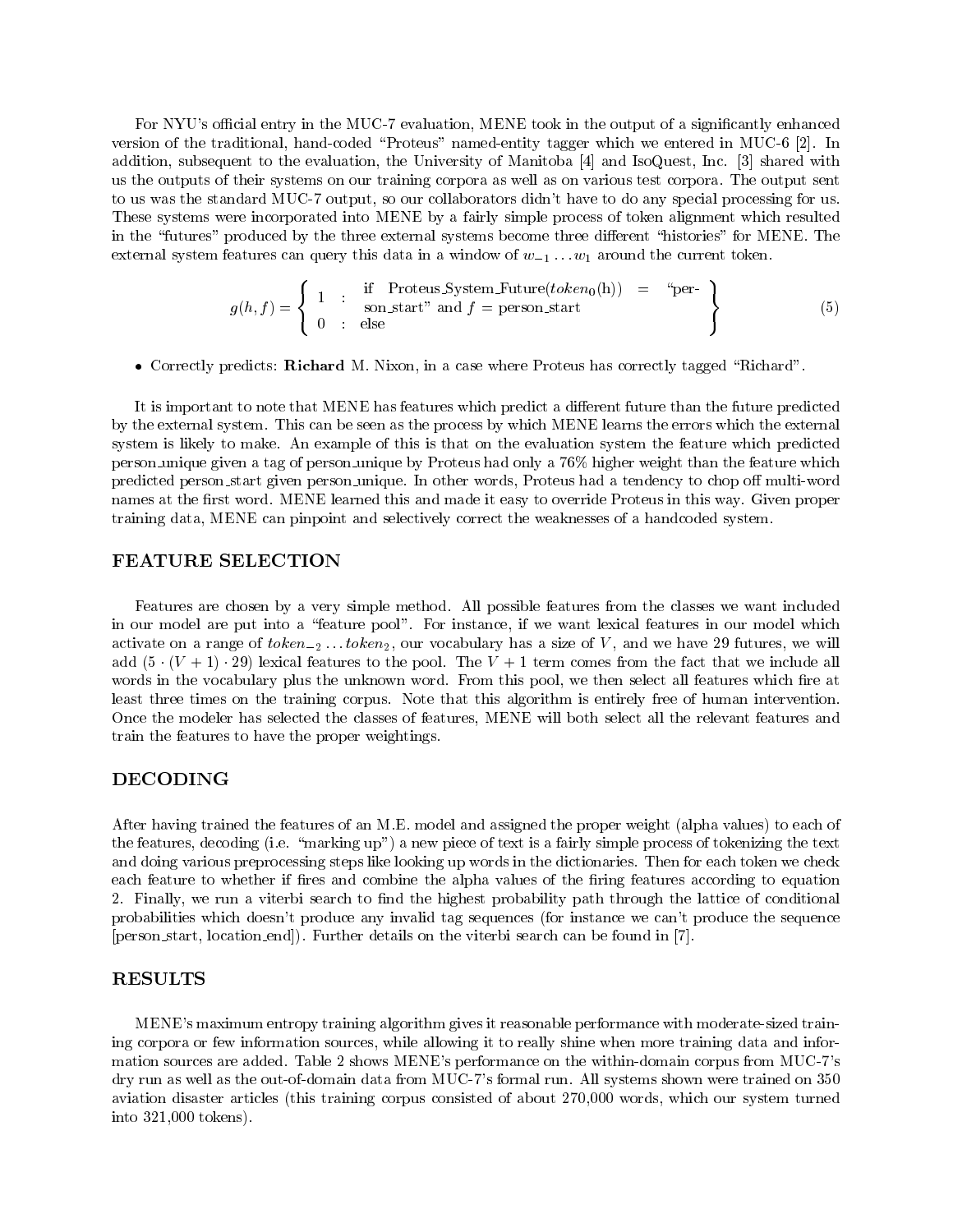| <b>Systems</b>      | Dry Run   | Dry Run   | Dry run | Formal    | Formal    | Formal |
|---------------------|-----------|-----------|---------|-----------|-----------|--------|
|                     | F-Measure | Precision | Recall  | F-Measure | Precision | Recall |
| MENE (ME)           | 92.20     | 96        | 89      | 84.22     | 91        | 78     |
| IsoQuest (IQ)       | 96.27     | 98        | 94      | 91.60     | 93        | 90     |
| Manitoba (Ma)       | 93.32     | 94        | 92.     | 86.37     | 87        | 85     |
| Proteus (Pr)        | 92.24     | 95        | 90      | 86.21     | 93        | 85     |
| $MENE + IsoQuest$   | 96.55     | 98        | 95      | 91.53     | 94        | 89     |
| $MENE + Proteus$    | 95.61     | 97        | 94      | 88.80     | 93        | 85     |
| $MENE + Manitoba$   | 95.49     | 97        | 94      | 88.91     | 92        | 86     |
| $ME + Ma + IQ$      | 96.81     | 98        | 95.     | 91.84     | 95        | 89     |
| $ME + Pr + IQ$      | 96.78     | 98        | 96      | 92.05     | 95        | 89     |
| $ME + Pr + Ma$      | 96.48     | 97        | 95      | 90.34     | 93        | 88     |
| $ME + Pr + Ma + IQ$ | 97.12     | 98        | 96      | 92.00     | 95        | 89     |

Table 2: System combinations on unseen data from the MUC-7 dry-run and formal test sets

Note the smooth progression of the dry run scores as more information is added to the system. Also note that, when combined under MENE, the three weakest systems, MENE, Proteus, and Manitoba outperform the strongest single system of the group, IsoQuest's. Finally, the top dry-run score of 97.12 from combining all three systems seems to be competitive with human performance. According to results published elsewhere in this volume, human performance on the MUC-7 formal run data was in a range of 96.95 to 97.60. Even better is the score of 97.38 shown in table 3 below which we achieved by adding an additional 75 articles from the formal-run test corpus into our training data. In addition to being an outstanding result, this figure shows MENE's responsiveness to good training material.

The formal evaluation involved a shift in topic which was not communicated to the participants beforehand{ the training data focused on airline disasters while the test data was on missile and rocket launches. MENE faired much more poorly on this data than it did on the dry run data. While our performance was still reasonably good, we feel that it is necessary to view this number as a cross-domain portability result rather than an indicator of how the system can do on unseen data within its training domain. In addition, the progression of scores of the combined systems was less smooth. Although MENE improved the Manitoba and Proteus scores dramatically, it left the IsoQuest score essentially unchanged. This may have been due to the tremendous gap between the MENE- and IsoQuest-only scores. Also, there was no improvement between the MENE + Proteus + IsoQuest score and the score for all four systems. We suspect that this was due to the relatively low precision of the Manitoba system on formal-run data.

We also did a series of runs to examine how the systems performed on the dry run corpus with different amounts of training data. These experiments are summarized in table 3.

| Systems             | 425   | 350   | 250   | 150   | 100   | 80    | 40    | 20    | 10    |       |
|---------------------|-------|-------|-------|-------|-------|-------|-------|-------|-------|-------|
| <b>MENE</b>         | 92.94 | 92.20 | 91.32 | 90.64 | 89.17 | 87.85 | 84.14 | 80.97 | 76.43 | 63.13 |
| $MENE + Proteus$    | 95.73 | 95.61 | 95.56 | 94.46 | 94.30 | 93.44 | 91.69 |       |       |       |
| $MENE + Manitoba$   | 95.60 | 95.49 | 95.26 | 94.86 | 94.50 | 94.15 | 93.06 |       |       |       |
| $MENE + IsoQuest$   | 96.73 | 96.55 | 96.70 | 96.55 | 96.11 |       |       |       |       |       |
| $ME + Pr + Ma + IQ$ | 97.38 | 97.12 |       |       |       |       |       |       |       |       |

Table 3: Systems' performances with different numbers of articles

A few conclusions can be drawn from this data. First of all, MENE needs at least 20 articles of tagged training data to get acceptable performance on its own. Secondly, there is a minimum amount of training data which is needed for MENE to improve an external system. For Proteus and the Manitoba system, this number seems to be around 80 articles. Since the IsoQuest system was stronger to start with, MENE